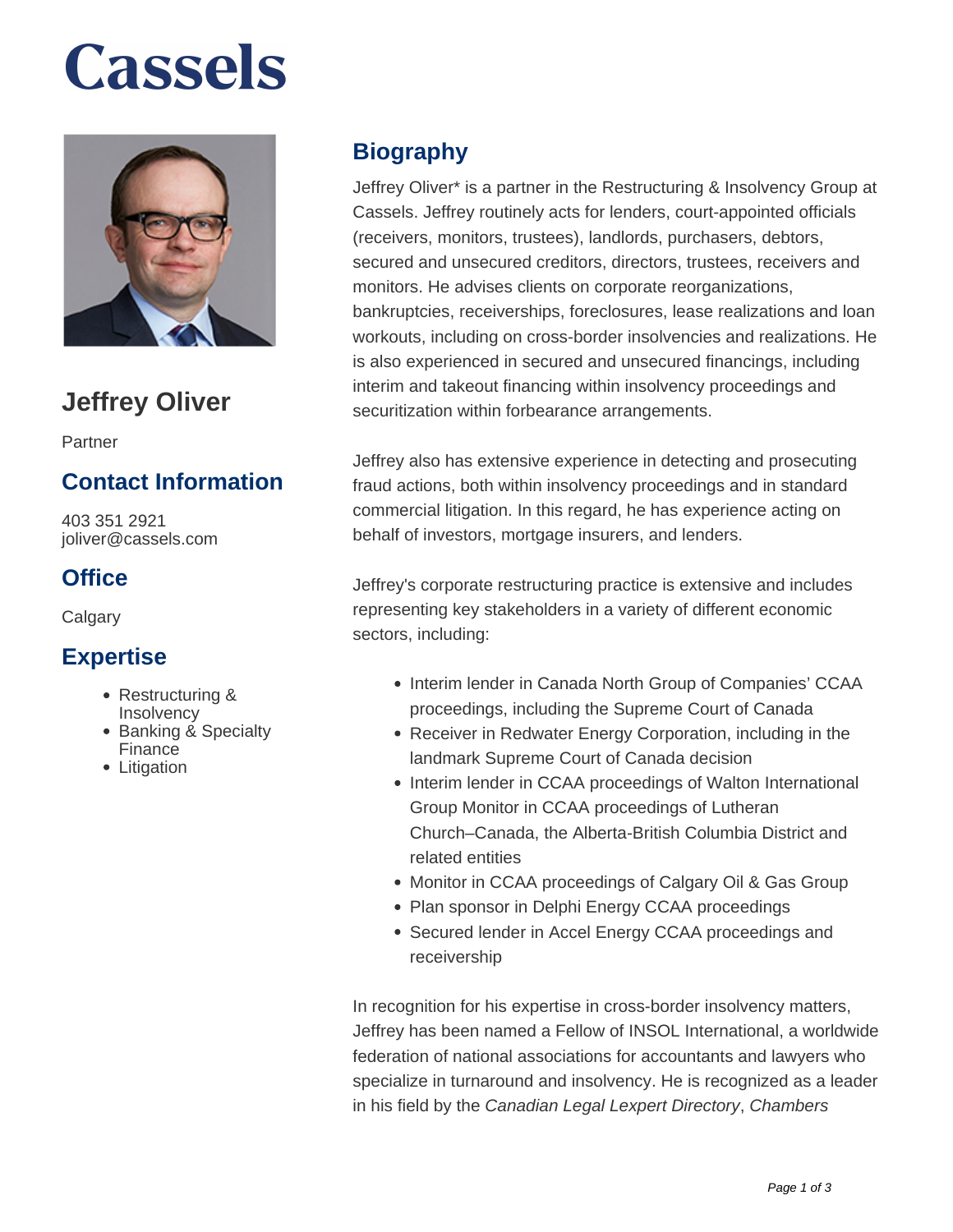# **Cassels**

Canada and Best Lawyers in Canada and as an Insolvency "Litigation Star" by Benchmark Litigation. In 2018, Jeffrey received a Lexpert Zenith Award celebrating mid-career excellence. He is also a member of the Insolvency Institute of Canada.

\*denotes Professional Corporation

#### **Achievements**

- Best Lawyers in Canada (Insolvency and Financial Restructuring)
- Benchmark Litigation (Litigation Star: Insolvency)
- Canadian Legal Lexpert Directory (Insolvency & Financial Restructuring)
- Chambers Canada (Restructuring/Insolvency)
- Lexpert, Zenith Award (Mid-Career Excellence) (2018)

#### **Client Commentary**

- "He is very smart, technically strong, extremely logical and focused on business solutions, good in court and provides solid advice." - Chambers Canada (Restructuring/Insolvency)
- "Jeff is detailed, calm under pressure and thorough." Chambers Canada (Restructuring/Insolvency)

#### **Insights**

- The Supreme Court of Canada Releases Decision in Canada North
- Supreme Court of Canada Grants Leave to Challenge a CCAA Court's Jurisdiction to Prime Statutory Deemed Trusts in Favour of the Crown
- Alberta Court of Appeal Releases Anticipated Decision in Canada v Canada North Group Inc.

#### **Pro Bono & Community Involvement**

- Artstarts, Former President, Board of Directors
- BC Bar Admission Course, Former Volunteer Advocacy **Instructor**
- Salvation Army Pro Bono Clinic, Former Volunteer

#### **Education / Bar Admissions**